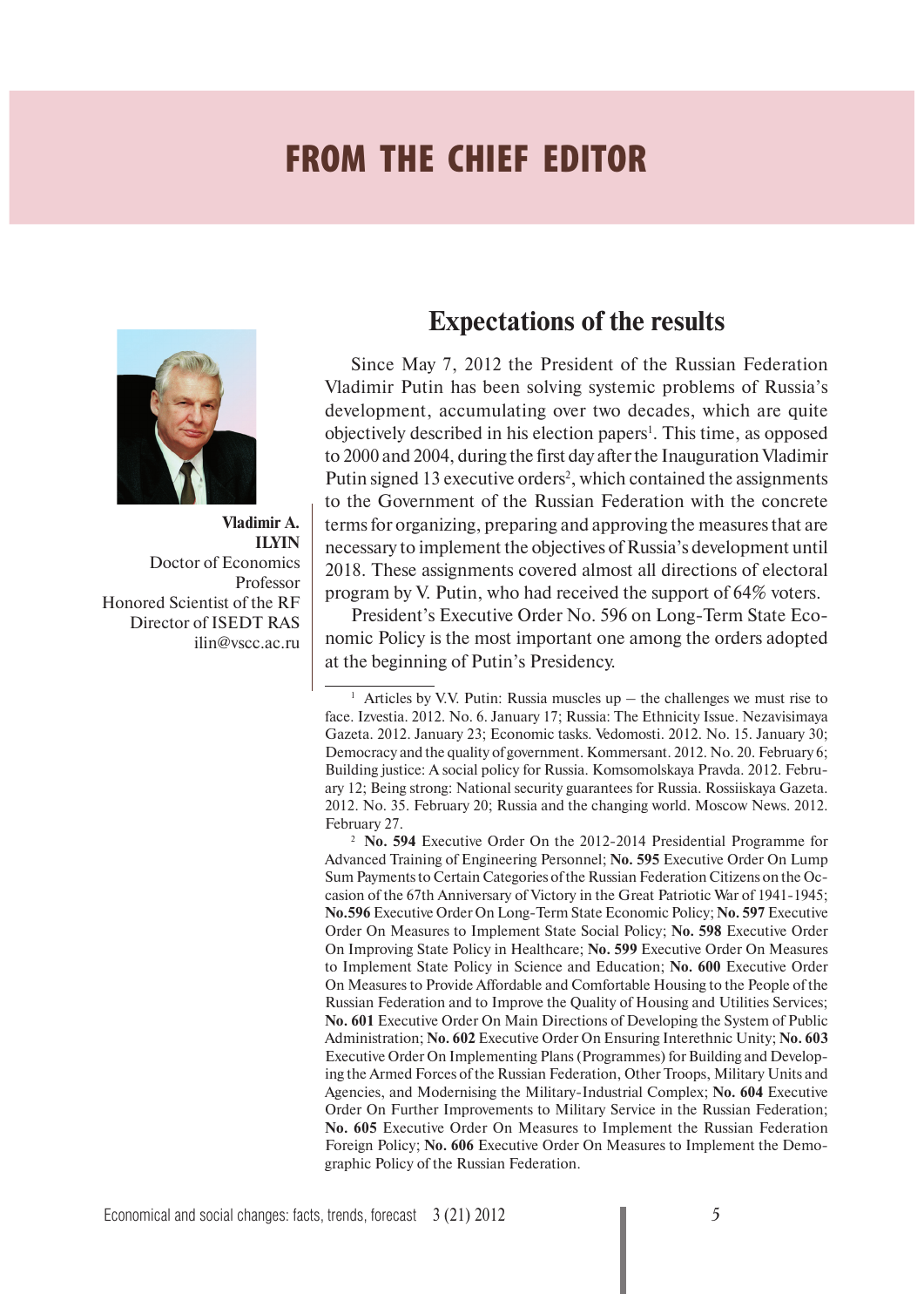According to the text, the Executive Order aims to step up the rate of stable and consistent economic growth, increase people's real incomes, and make Russia's economy a technological leader.

The necessity to reach the more significant quantitative and qualitative parameters of our country's development is recognized by all branches of Russian society, its production structures and social institutions.

Meanwhile, more and more attention is being paid to the notion that new goals will require comprehensive modernization of organizational, managerial and legal mechanisms. This necessity is increased, on the one hand, by the fact, that the conditions, in which Russian economy functions, are becoming more complicated, and the impact of global economic processes on our country is becoming more profound. On the other hand, Russian society faces a negative trend of recent years, when many of the announced goals haven't been achieved due to a lack of commitment and inconsistency of actions on the part of state authorities. Historic evidence, proving this estimation, is numerous. Here are just some of the examples.

During V.V. Putin's first Presidency, his 2003 Address to the Federal Assembly of the Russian Federation stated the goal: "For the 10-year period we should at least double our country's gross domestic product"3 . However, by the end of 2011 in comparison with the 2002 level, Russia's GDP has grown only 1.6-fold 4.

Many of the State and Federal target programmes on promoting production growth and quality of consumer goods, development of industrial and social infrastructure haven't been implemented.

Thus, according to the State programme of the country's agricultural development, the overall agricultural production in 2010 should have been increased by 12% as compared to 2007, but it hasn't *(see insert 1)*.

The physical volume of investments in the agrarian sector should have been increased 1.4 fold, but actually it turned out to be 30% lower than it had been before the adoption of the programme.

According to the Federal target programme "Housing" in 2011, the affordability of housing (the indicator is determined by the number of annual wages of an average employee, sufficient for purchasing a one-room apartment) had been planned to be reduced to 3 years. The actual value of this indicator equaled 4.7 years<sup>5</sup>.

The implementation of several other Federal target programmes is also lagging behind *(see insert 2)*.

The 2004 RF Government Decree set the goal of reducing the share of population with incomes below the subsistence level to 10% in  $2007$  already<sup>6</sup>.

However, according to Rosstat, in 2011, 18.1 mln people or 12.8% of the country's population had incomes below the subsistence level7 . According to the calculations of Professor N. Krichevskiy, "the share of the poor in Russia equals 18.8% of the population, or 28.9 million people, nearly one person in five"<sup>8</sup>.

<sup>3</sup> Address of RF President V.V. Putin to the Federal Assembly of the Russian Federation in 2003. Rossiyskaya Gazeta. 2003. May 18.

<sup>4</sup> According to Rosstat data. Available at: http:// www.gks.ru/wps/wcm/connect/rosstat/rosstatsite/main/ account/#.

<sup>&</sup>lt;sup>5</sup> Decree of the RF Government dated 17 September, 2001 No. 675 "On the Federal target programme "Housing" for 2002 – 2010". Reference-information system "ConsultantPlus"; calculations according to the data of Statistical Yearbook of Russia. 2011.Rosstat. Moscow, 2011; Housing and consumer services in Russia. 2010. Yearbook.Rosstat. Moscow, 2010.

<sup>6</sup> See: Izvestia. 2004. August 14. P. 3.

<sup>7</sup> Russia:2012. Statistical reference book. Moscow: Rosstat, 2012.

<sup>8</sup> Krichevskiy N. Rich war on poverty. Moskoskiy Komsomolets. 2012. No. 25947. May 25.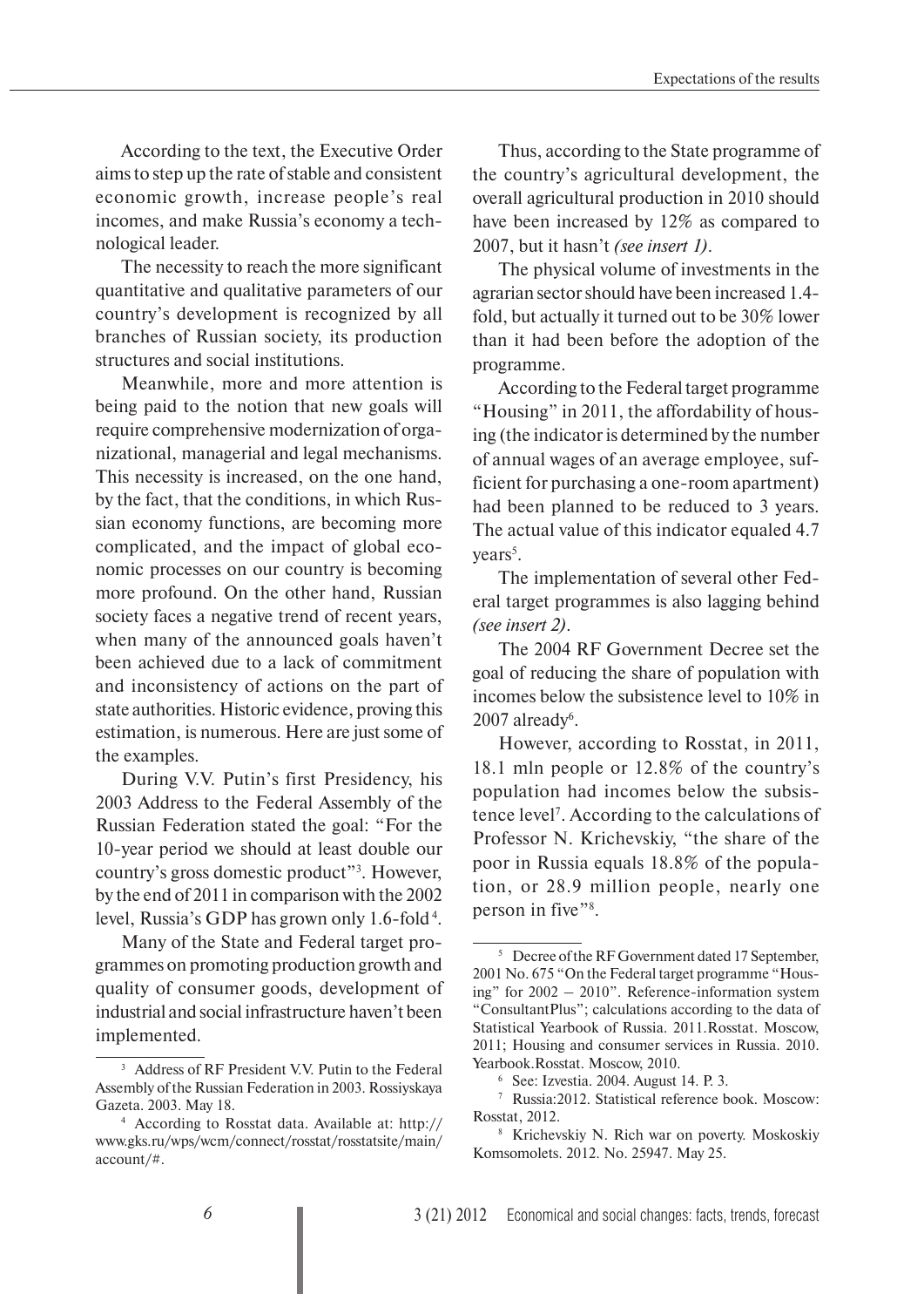#### **Insert 1**

#### The implementation of the State programme for agriculture development and regulation of agricultural products, raw materials and food market in 2008 – 2012

| Main target indicators                                                        | Was planned to be achieved in 2010 as<br>compared to the basic year of the program | Level achieved<br>in 2010 | Deviation |
|-------------------------------------------------------------------------------|------------------------------------------------------------------------------------|---------------------------|-----------|
| Index of agricultural production output in farms<br>of all types, %           | 112.3                                                                              | 99.7                      | $-12.6$   |
| Index of physical volume of investments in fixed<br>capital in agriculture, % | 140.2                                                                              | 68.1                      | $-72$     |
| Application of mineral fertilizers, mln. t in active<br>substance             | 10.9                                                                               | 8.9                       | $-2.0$    |
| Labour productivity index in enterprises of all<br>types, %                   | 115.7                                                                              | 104.5                     | $-11.2$   |

Source: National report "On the progress and results of implementing in 2010 the State programme for agriculture development and regulation of agricultural products, raw materials and food market for 2008 – 2012".Moscow: Ministry of agriculture of Russia, 2011.

#### Purchase of the main types of machinery by agricultural organizations in Russia, thsd. pcs.

| Types of machinery | 1990  | 2000 | 2005 | 2008 | 2009 | 2010 |
|--------------------|-------|------|------|------|------|------|
| <b>Tractors</b>    | 143.7 | 1.4  | 9.3  | 17.4 | 18.8 | 18.0 |
| Lorries            | 97.6  | 4.8  | 4.7  | 4.8  | 4.2  | 5.4  |
| Harvesters:        |       |      |      |      |      |      |
| combine harvesters | 98.0  | 5.0  | 5.5  | 5.9  | 7.5  | 7.6  |
| potato harvesters  | 14.0  | 1.5  | 3.5  | 3.4  | 3.2  | 2.5  |
| forage harvesters  | 13.6  | 1.4  |      | 1.9  | 2.1  | 1.5  |
|                    |       |      |      |      |      |      |

Source: Shutkov A. Deformations in the structure of reproduction: ways of overcoming. Economics of Russia's agriculture. 2012. No. 5.

#### Production of main types of agricultural products in all categories of farms in Russia

|                                                                                                                                       |       |      |      |      |      |      | 2011              |
|---------------------------------------------------------------------------------------------------------------------------------------|-------|------|------|------|------|------|-------------------|
| Type of agricultural products                                                                                                         | 1990  | 2000 | 2005 | 2009 | 2010 | abs. | in $%$<br>to 1990 |
| Grain in weight after processing, mln. t                                                                                              | 116.7 | 59.4 | 62.7 | 75.9 | 61   | 93.9 | 80.0              |
| Flax fibre, thsd. t                                                                                                                   | 71.0  | 51.0 | 52.8 | 52.2 | 35.2 | 43   | 60.5              |
| Meat in live weight, mln. t                                                                                                           | 15.6  | 7.0  | 7.7  | 9.9  | 10.5 | 10.8 | 69.2              |
| Eggs, bln. pcs.                                                                                                                       | 47.5  | 34.1 | 37.1 | 39.4 | 40.6 | 41.0 | 86.3              |
| Wool. thsd. t                                                                                                                         | 226.7 | 40.3 | 49.0 | 54.7 | 52.5 | 53.0 | 23.3              |
| Gross agricultural production in                                                                                                      |       |      |      |      |      |      |                   |
| comparable prices, %                                                                                                                  | 100.0 | 60.7 | 68.0 | 80.9 | 71.8 | 87.7 | X                 |
| Source: Shutkov A. Deformations in the structure of reproduction: ways of overcoming. Economics of Russia's agriculture. 2012. No. 5. |       |      |      |      |      |      |                   |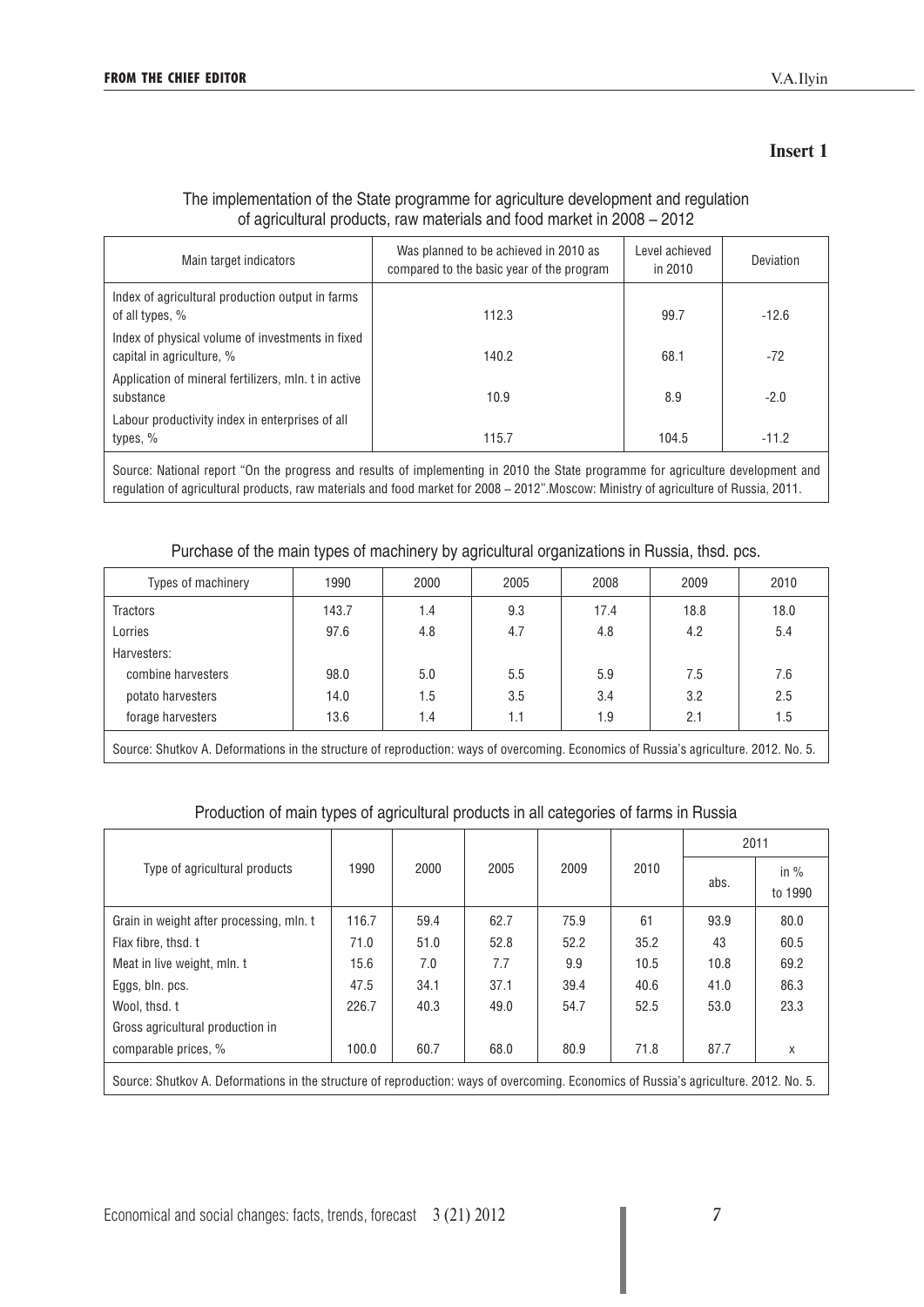#### **Insert 2**

| Name of the programme<br>and its most important targets                                                                               | Was planned<br>to be achieved in<br>2010 as compared<br>to the basic year<br>of a programme | Level achieved<br>in 2010 | Degree of<br>implementation<br>(in %) |
|---------------------------------------------------------------------------------------------------------------------------------------|---------------------------------------------------------------------------------------------|---------------------------|---------------------------------------|
| Programme "Modernization of Russian transport system (2002 - 2010)":                                                                  |                                                                                             |                           |                                       |
|                                                                                                                                       |                                                                                             |                           |                                       |
| - introduction of new railway lines, thsd. km                                                                                         | 1.7                                                                                         | 0.59                      | 34.7                                  |
| - introduction of additional main railway lines, thsd. km                                                                             | 2.7                                                                                         | 0.943                     | 34.9                                  |
| - construction, reconstruction and modernization of Federal and regional                                                              |                                                                                             |                           |                                       |
| roads, thsd. km                                                                                                                       | 49.8                                                                                        | 23.8                      | 47.8                                  |
| - number of long-range and regional aircraft and helicopters, manufactured                                                            |                                                                                             |                           |                                       |
| in Russia and supplied to airline companies, pcs.                                                                                     | 563                                                                                         | 270                       | 48.0                                  |
| Federal target programme "Social development of the village up to 2013":                                                              |                                                                                             |                           |                                       |
|                                                                                                                                       |                                                                                             |                           |                                       |
| - establishment of pre-school educational institutions, thsd. places                                                                  | 11.9                                                                                        | 3.53                      | 29.4                                  |
| - establishment of general educational institutions, thsd. places                                                                     | 186.41                                                                                      | 76.48                     | 41.0                                  |
| - establishment of outpatient and polyclinic institutions, thsd. visits                                                               |                                                                                             |                           |                                       |
| per shift                                                                                                                             | 16.55                                                                                       | 10.56                     | 63.8                                  |
| - putting local water supply systems into operation, thsd. km                                                                         | 34.49                                                                                       | 11.84                     | 34.3                                  |
| Federal target program "Healthy generation" for 2007 - 2010:                                                                          |                                                                                             |                           |                                       |
|                                                                                                                                       |                                                                                             |                           |                                       |
| - infant mortality, per 1000 born alive                                                                                               | 8.8                                                                                         | 7.5                       | 85                                    |
| - maternal mortality per 100 thsd.                                                                                                    | 20.5                                                                                        | 16.5                      | 78                                    |
| - mortality of children aged from 0 to 4 years (inclusively) per 1000                                                                 |                                                                                             |                           |                                       |
| newborns of the corresponding year of birth                                                                                           | 10.9                                                                                        | 9.8                       | 90                                    |
| Sources: Main results of implementing the Federal target program "Modernization of Russian transport system (2002 – 2010)". Available |                                                                                             |                           |                                       |

#### The degree of implementation of some Federal programmes in Russia

Sources: Main results of implementing the Federal target program "Modernization of Russian transport system (2002 – 2010)". Available at: http://www.mintrans.ru/documents/detail.php?ELEMENT\_ID=16554; Target indicators and brief reports on implementing the Federal target program "Social development of the village up to 2013". Available at: http://fcp.economy.gov.ru/cgi-bin/cis/fcp.cgi/Fcp/ViewFcp/ View/2007/151/; National report of the Ministry of health and social development of the Russian Federation dated November 17, 2011 "On the status of children in the Russian Federation" (2008 – 2009); Demographic Yearbook of Russia. 2009, 2010. Moscow: Rosstat, 2009, 2010; Healthcare in Russia. 2011. Moscow: Rosstat, 2011.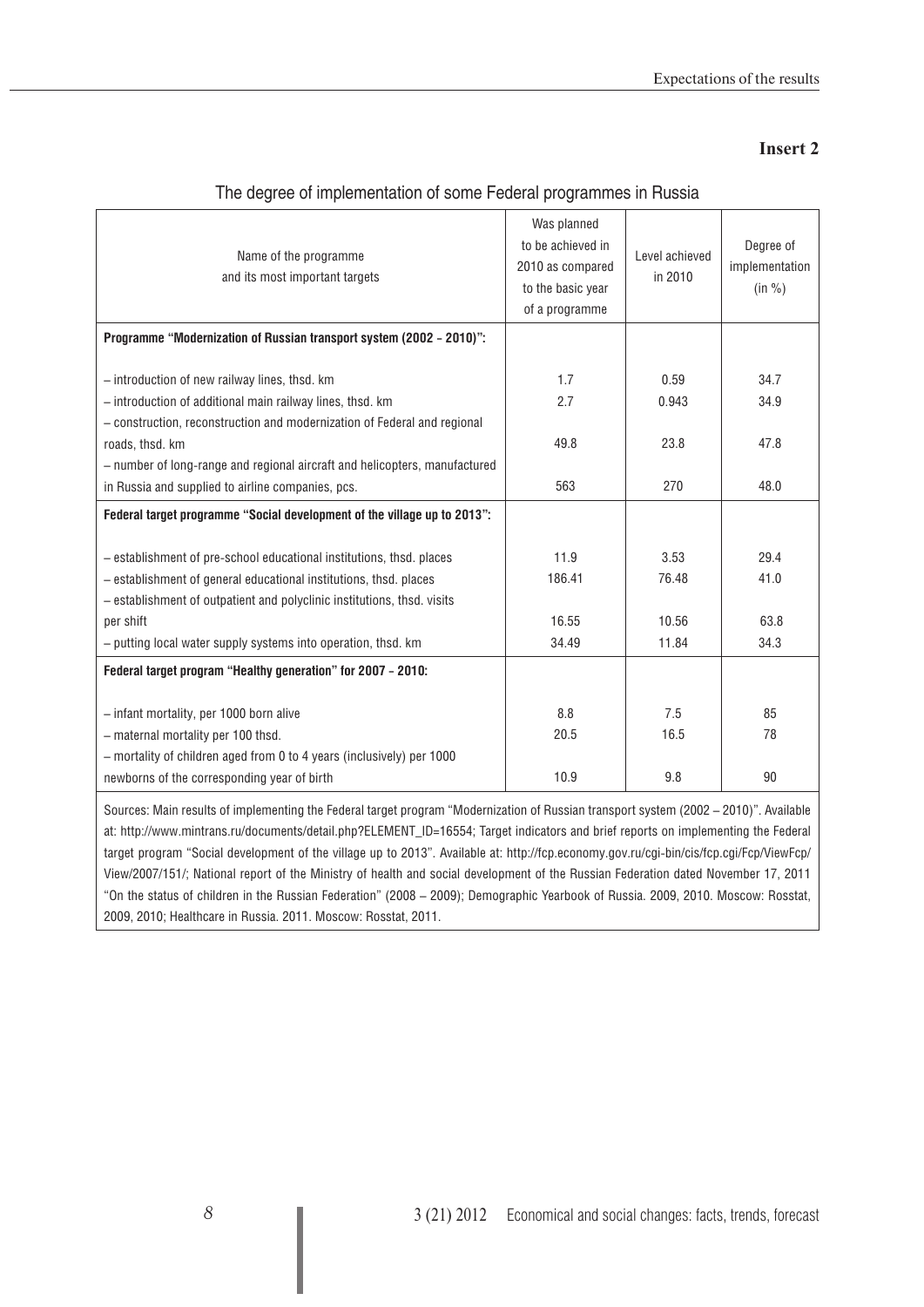levels in 2000 – 2002.

In addition, it should be taken into account, that the subsistence level and the corresponding consumer basket are significantly reduced<sup>9</sup>.

The ratio of per capita average income to the subsistence level is the most important indicator of population welfare level. *Table 1*  shows that this ratio in the RF increased by 29% in 2003 – 2007 and the situation worsened considerably in 2008 – 2011.

Statistics data on a number of RF subjects, bordering on the Vologda Oblast, confirm, that living standards increase rates among the majority of population have reduced significantly over the last 4 years; as for the Vologda Oblast, the ratio of per capita average income to the subsistence level in 2011 has decreased to 88% of that of 2008.

As many experts point out, in order to implement the tasks set in the Decree "On the long-term state economic policy", a new subsistence level should be approved from 2013, which will be actually close to the value, stimulating extended reproduction of the population, so as at the next stage  $(2014 - 2015)$  it would be possible to move on to the regulations of the minimum consumer budget.

Numerous scientific studies $10$  prove that our country possesses substantial reserves for increasing its consolidated budget. The use of these reserves will facilitate the transition to the minimum consumer budget taking into account modern approaches in developed countries. Prevention of capital outflow is one of the efficient ways of the country's revenues increase.

|                           |                                                                                                                                                                                                                                                                                     | Coefficients | Growth rates in      |      | Coefficients | Growth rates in<br>2011 in % to 2008 |  |  |  |  |  |
|---------------------------|-------------------------------------------------------------------------------------------------------------------------------------------------------------------------------------------------------------------------------------------------------------------------------------|--------------|----------------------|------|--------------|--------------------------------------|--|--|--|--|--|
| Territory                 | 2003                                                                                                                                                                                                                                                                                | 2007         | 2007 in % to<br>2003 | 2008 | 2011         |                                      |  |  |  |  |  |
|                           |                                                                                                                                                                                                                                                                                     |              |                      |      |              |                                      |  |  |  |  |  |
| <b>Russian Federation</b> | 2.4                                                                                                                                                                                                                                                                                 | 3.1          | 129                  | 3.3  | 3.1          | 94                                   |  |  |  |  |  |
| Leningrad Oblast          | 1.4                                                                                                                                                                                                                                                                                 | 2.9          | 207                  | 2.8  | 2.9          | 104                                  |  |  |  |  |  |
| Novgorod Oblast           | 1.7                                                                                                                                                                                                                                                                                 | 2.8          | 165                  | 2.4  | 2.8          | 117                                  |  |  |  |  |  |
| Yaroslavl Oblast          | 2.2                                                                                                                                                                                                                                                                                 | 2.7          | 123                  | 2.7  | 2.7          | 100                                  |  |  |  |  |  |
| Arkhangelsk Oblast        | 2.0                                                                                                                                                                                                                                                                                 | 2.7          | 135                  | 2.7  | 2.7          | 100                                  |  |  |  |  |  |
| Kirov Oblast              | 1.6                                                                                                                                                                                                                                                                                 | 2.5          | 156                  | 2.4  | 2.5          | 104                                  |  |  |  |  |  |
| <b>Tver Oblast</b>        | 1.5                                                                                                                                                                                                                                                                                 | 2.5          | 167                  | 2.5  | 2.5          | 100                                  |  |  |  |  |  |
| Kostroma Oblast           | 1.6                                                                                                                                                                                                                                                                                 | 2.4          | 150                  | 2.3  | 2.4          | 104                                  |  |  |  |  |  |
| Republic of Karelia       | 2.1                                                                                                                                                                                                                                                                                 | 2.4          | 114                  | 2.3  | 2.4          | 104                                  |  |  |  |  |  |
| Vologda Oblast            | 2.2                                                                                                                                                                                                                                                                                 | 2.3          | 105                  | 2.6  | 2.3          | 88                                   |  |  |  |  |  |
|                           | Sources: Integrated Inter Agency Information Statistical System. Available at: htpp://www.Fegstat.ru/; Federal State Statistics Service.<br>Available at: htpp://www.gks.ru/freedoc/new.sit. Figures for regions are given since 2003, as most regions didn't fix their subsistence |              |                      |      |              |                                      |  |  |  |  |  |

|  |  | Table 1. The ratio of per capita average income to the cost of subsistence level |
|--|--|----------------------------------------------------------------------------------|
|  |  |                                                                                  |

<sup>9</sup> See e.g. Rimashevskaya N.M. Modernization of Russia: Russians' health and demographic situation. Political education. 2010.; Kokin Yu., Shirokov L. Once more on the subsistence level amd normative consumer budgets in Russian Federation on the whole and in Russia's regions. Social policy and social partnership. 2011. No. 6.; Kostyleva L.V. Inequality of population in Russia: trends, factors, regulation: monography. Ed. By V.A. Ilyin. Vologda: ISEDT RAS, 2011.

<sup>&</sup>lt;sup>10</sup> Dmitriyeva O. The first year of the first three-year budget plan of the new "political cycle": another demodernizational construction and another alternative development. Russian economic journal. 2011. No. 5.; Ilyin V.A., Povarova A.I., Sychov M.F. The influence of the metallurgical corporation owners' interests on the socio-economic development: preprint. Vologda: ISEDT RAS, 2012; Delyagin M.G. Our twelve words: addition to the issue of a positive opposition programme – of the 2010s, not the 1990s. Available at: http://delyagin.ru/articles/22563.html; Yershov M. Two years after the crisis: the increase of the "second wave" risks. Voprosy economiki. 2011. No. 12.; Petrov Yu. Evolution of Russian fiscal system and the opportunities of using fiscal instruments for stimulation of economic development. Russian economic journal. 2011. No.6.; Lyubimtsev Yu. Financial system and its regulation efficiency. Economist. 2011. No. 3.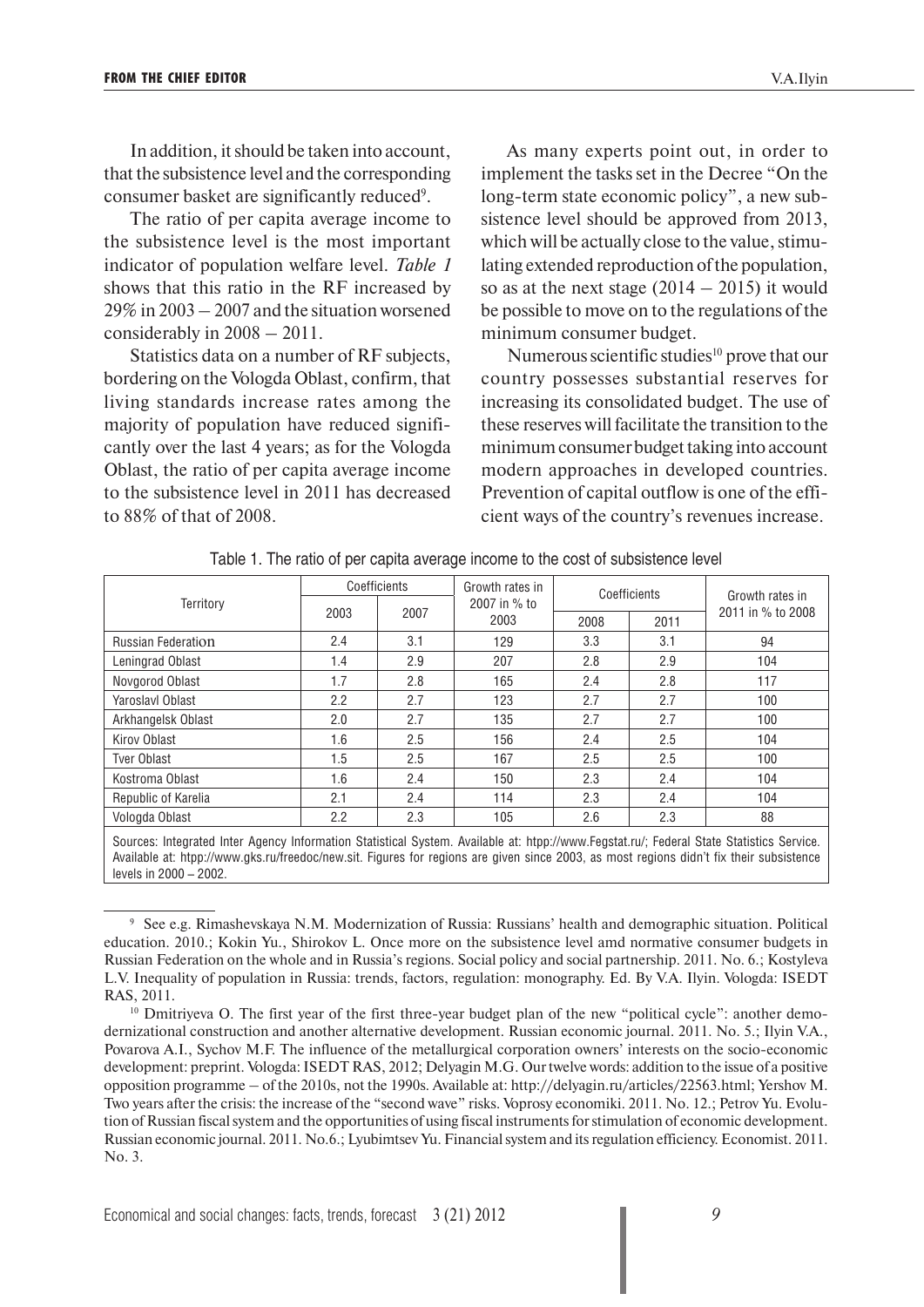After the abolition of the restrictions on international capital movement in  $2006<sup>11</sup>$  the losses of the country's economy have increased. Using the official balance of payments statistics data of the Bank of Russia, Doctor of Economics, MGIMO Professor V.Yu. Katasonov calculated that net capital outflow from Russia for 2006 – 2011equaled 577.3 billion dollars *(tab. 2)*.

According to Mr. Katasonov, it is transnational banks and corporations that play the most important role in this process and gain most of the profit in this connection; and Russian oligarchs and corrupt officials act as their accomplices and abettors.

ISEDT RAS studies carried out in 2011 – 2012 provide substantial analysis of mechanisms used for achieving the goals of private corporations' owners against the national and regional interests on the example of the Russian largest ferrous metallurgical corporations (OJSC Severstal, OJSC Magnitogorsk Iron and Steel Works and OJSC Novolipetsk Steel)<sup>12</sup>.

In the second half of 2008, the volumes of production and realization of products dropped, revenues reduced sharply as well as the number of industrial personnel; however, these enterprises increased administrative expenses, effected payments of substantial benefits to the

corporate governance staff, and the fortunes of companies' CEOs were growing steadily *(tab. 3)*.

In order to overcome the increasing social stratification among Russian population, the time is ripe for introducing a progressive income tax scale for individuals.

The adoption in 2001 of a flat rate of personal income tax was motivated by the necessity of incomes legalization and increase of tax revenues in the budget.

However, over the past 10 years, the share of personal income tax revenues in RF GDP hasn't exceeded 4%, while it equals  $8 - 10\%$ in the U.S. and Western Europe. Moreover, the use of the flat scale has led to excessive inequality. Today, 1% of the rich in Russia account for about 40% of national income (compare: in the USA – 8%). Nevertheless, oligarchs' incomes are taxed at the rate of 13%, like those of all the rest of the citizens.

According to the data of Rosgosstrakh Center for strategic research, 330 thousand Russian families had an annual income exceeding 30 million rubles in 2008<sup>13</sup>.

If these incomes were taxed at the rate of at least  $40 - 45\%$  (the maximum rate in England is 40%, in Sweden – 57%, in China – 45%, in Japan – 50%, in Denmark – 59%), the Russian

| Years                                                                                                                         | Capital inflow | Capital outflow | Net      |  |  |  |  |  |  |
|-------------------------------------------------------------------------------------------------------------------------------|----------------|-----------------|----------|--|--|--|--|--|--|
| 2006                                                                                                                          | 62.8           | $-163.5$        | $-100.7$ |  |  |  |  |  |  |
| 2007                                                                                                                          | 207.9          | $-375.4$        | $-167.5$ |  |  |  |  |  |  |
| 2008                                                                                                                          | 100.2          | $-204.2$        | $-104.0$ |  |  |  |  |  |  |
| 2009                                                                                                                          | 6.4            | $-43.1$         | $-36.7$  |  |  |  |  |  |  |
| 2010                                                                                                                          | 44.4           | $-115.6$        | $-71.2$  |  |  |  |  |  |  |
| 2011                                                                                                                          | 86.5           | $-183.8$        | $-97.3$  |  |  |  |  |  |  |
| Total in 2006 - 2011                                                                                                          | 508.2          | $-1085.6$       | $-577.4$ |  |  |  |  |  |  |
| Source: Katasonov V.Yu. Russia on the eve of the accession to the WTO. Soviet Russia. Insert "Evidence". May 24, 2012. No. 3. |                |                 |          |  |  |  |  |  |  |

Table 2. Net capital outflow from the Russian Federation in 2006 – 2011, bln. dollars

<sup>11</sup> On introduction of amendments into the Federal law "On currency regulation and currency control: Federal law No. 131-FL dated 26 June, 2006.

<sup>13</sup> More than 300 thousand Russian families have an annual income exceeding \$1 million. Vluki.biz: business news. Available at: http://vluki.biz/news/19.08.2008/7

<sup>&</sup>lt;sup>12</sup> See: Ilyin V.A. The influence of the metallurgical corporation owners' interests on the national and regional development. Economic and social changes: facts, trends, forecast. 2011. No.3 (15). P. 14-38; Povarova A.I. The influence of the metallurgical corporation owners' interests on the financial performance of the head enterprise (the case of OJSC Severstal). Economic and social changes: facts, trends, forecast. 2011. No. 5 (17). P. 36-51; Ilyin V.A., Povarova A.I., Sychov M.F. The influence of the metallurgical corporation owners' interests on the socio-economic development: preprint. Vologda: ISEDT RAS, 2012.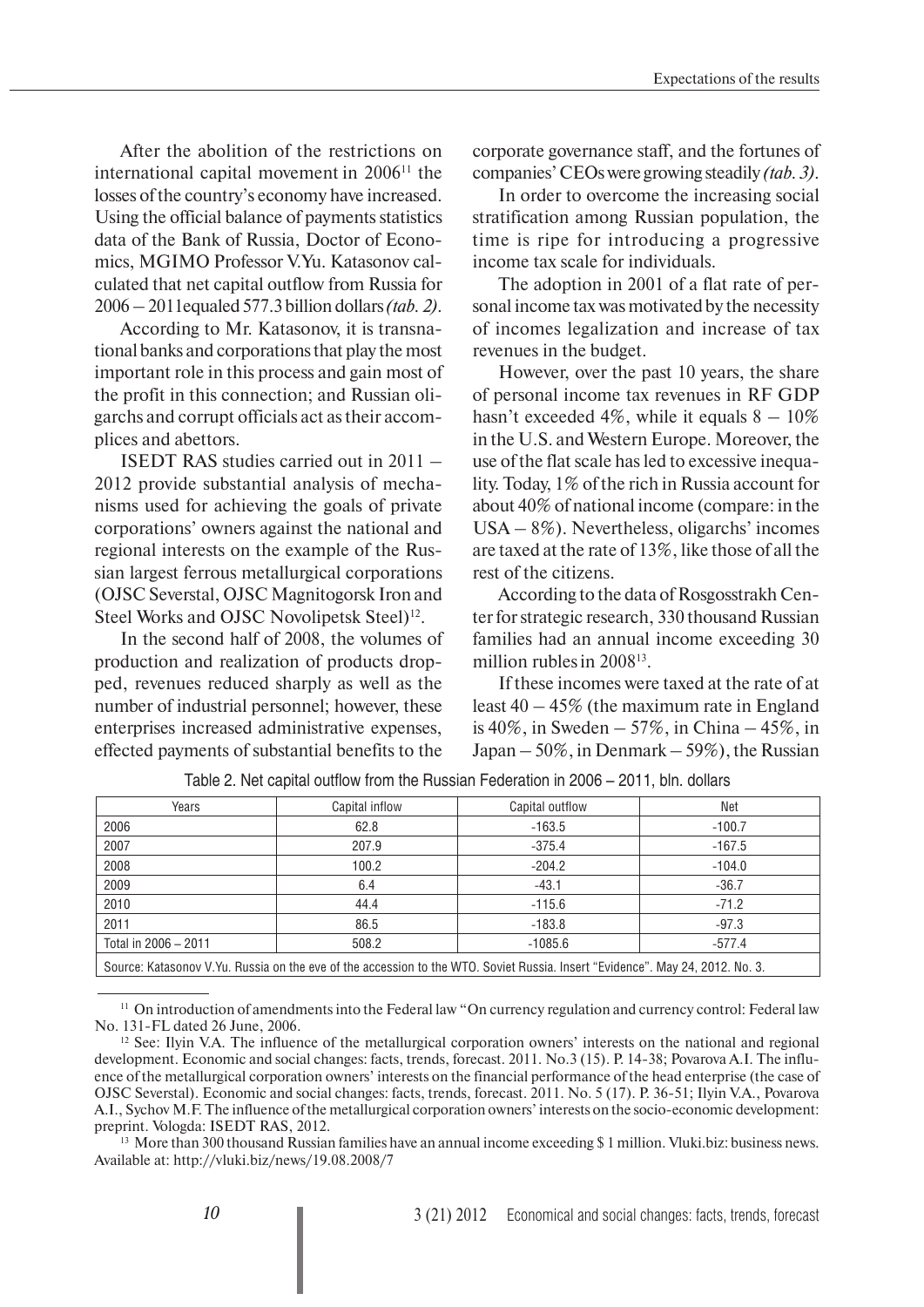budget would annually receive additional 3 – 4.5 trillion rubles.  $(14 - 20\%$  of the additional revenues of the RF consolidated budget and up to 40% of additional revenues of sub-Federal budgets).

Vladimir Putin, speaking at the Conference of the Russian Union of Industrialists and Entrepreneurs in February, 2012 noted that "the existing attitude toward entrepreneurship and private property has to do with what was going on in Russia in the 1990s, when business back then amounted to nothing more than slicing up the state-owned pie. What we absolutely have to do is ensure public legitimacy and public trust in business, otherwise we will not be able to develop a modern market economy and create a healthy civil society". Vladimir Putin called on expert community to discuss the ways of closing unfair privatization issues and proposed to use a tax maneuver to achieve that task. The essence of this maneuver is that the Government is not going to increase the tax burden on non-commodity sectors of the economy, but it should use the reserves for expanding tax revenues available, first of all, in the taxation of prestigious consumption. Besides, Vladimir Putin emphasized that "key steps should be taken this year so that next year owners of expensive houses and cars pay more tax"<sup>14</sup>.

However, there are no assignments on these tasks in the execute orders issued on May 7, 2012. And the country is unlikely to develop sustainably without any visible decisions on social justice as the most important problem in Russia today.

The President has promptly made a number of organizational decisions over the first months of his work:

• the Council for Economic Modernization and Innovative Development under the President of the Russian Federation has been established in order to ensure the cooperation between the federal and regional authorities, local self-government authorities, non-governmental organizations, scientific institutions, etc.

**•** The Russian Federation Presidential Commission for Strategic Development of the Fuel and Energy Sector and Environmental Security has been established, and the chairman of Rosneft Igor Sechin has been confirmed as its Executive Secretary. The Commission's decisions adopted within its competence are obliga-

| Index                                                        |       | Severstal |        |      | Magnitogorsk Iron and Steel Works |       |       | Novolipetsk Steel |       |
|--------------------------------------------------------------|-------|-----------|--------|------|-----------------------------------|-------|-------|-------------------|-------|
|                                                              | 2008  | 2009      | 2010   | 2008 | 2009                              | 2010  | 2008  | 2009              | 2010  |
| headcount of<br>staff.<br>Average<br>thsd. pers.             | 29.5  | 24.3      | 22.9   | 24.1 | 22.3                              | 21.5  | 34.2  | 31.7              | 30.1  |
| Average wages of employees,<br>thsd. rub. per month          | 27.9  | 29.8      | 33.7   | 27.8 | 27.9                              | 34.5  | 26.0  | 26.7              | 30.1  |
| number of<br>The<br>corporate<br>management staff*, pers.    | 10    | 10        | 10     | 31   | 20                                | 25    | 18    | 18                | 17    |
| Remuneration**<br>per<br>one<br>manager, mln. rub. per month | 10.7  | 5.8       | 5.6    | 2.0  | 2.1                               | 1.2   | 0.9   | 1.1               | 1.4   |
| Net profit, (loss), bln. rub.                                | 38.6  | 1.4       | (39.6) | 10.1 | 27.4                              | 24.4  | 71.7  | 24.0              | 32.4  |
| CIO wealth, bln. rub.                                        | 126.3 | 299.4     | 563.9  | 73.5 | 296.4                             | 341.4 | 152.8 | 477.8             | 731.5 |
| To 2008, times***                                            |       | 2.4       | 4.5    |      | 4.0                               | 4.6   |       | 3.1               | 4.8   |

| Table 3. Dynamics of performance indices of Russian metallurgical corporations in 2008 – 2010 |
|-----------------------------------------------------------------------------------------------|
|-----------------------------------------------------------------------------------------------|

\* Corporate Management bodies are as follows: Severstal – Board of Directors; Magnitogorsk Iron and Steel Works – Board of Directors, Collegial Executive body – Management Board, the Sole Executive body – Management Company, Novolipetsk Steel – Board of Directors and Management Board.

\*\* All types of remuneration are included: salary, bonuses, refund of charges, dividends, etc. (excluding payments to the key owners of plants, including dividends).

\*\*\* According to The Forbes.

<sup>&</sup>lt;sup>14</sup> The speech of Vladimir Putin at the XIX Conference of the Russian Union of Industrialists and Entrepreneurs. Official site of V. Putin. Available at: http://premier.gov.ru/events/news/18052/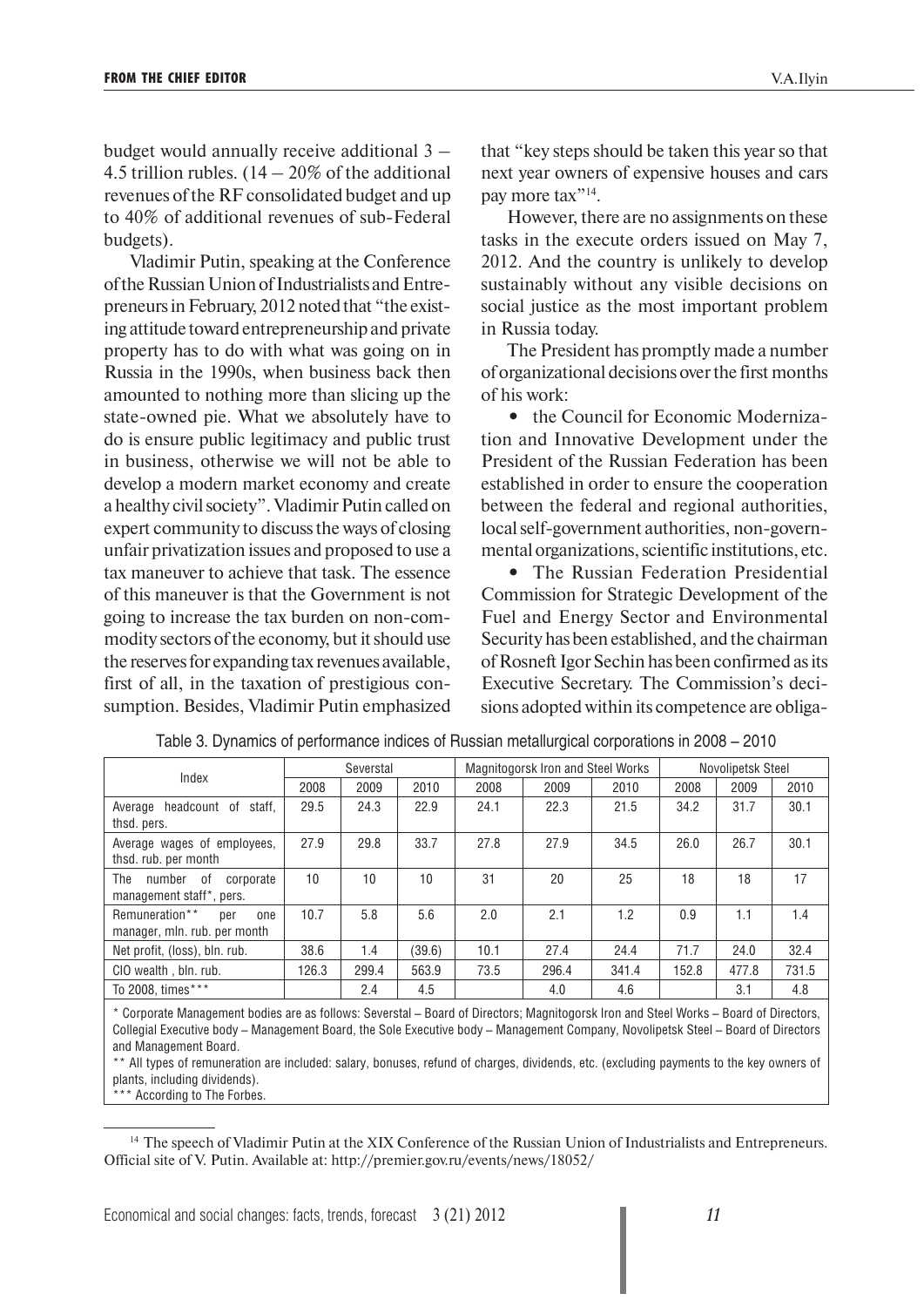tory for federal and regional executive authorities and local self-government authorities.

**•** The construction management of facilities for 2014 Winter Olympics in Sochi has been strengthened. At the meeting on preparations for the Olympic Games (May 11, 2012) Vladimir Putin stressed that as the Deputy Prime Minister in the Government and responsible for overseeing this work, D.N. Kozak had the right to express the Government's point of view.

**•** Special attention is paid to strengthening the country's military-industrial complex. The membership of the Military-Industrial Commission of the Russian Federation has been renewed. The Deputy Prime Minister D.O. Rogozin has been confirmed as the chairman of the Commission.

• In spite of 2011 staff re-attestation in the Ministry of Internal Affairs, Vladimir Putin has made significant changes in the personnel of the central apparatus of the Ministry.

**•** The Federal Law on Amendments to the Russian Federation Code of Administrative Offences and the Federal Law No. 65-FL On Assemblies, Rallies, Demonstrations, Processions and Picketing as of June 8, 2012 have been approved. They are aimed at introducing greater administrative liability for violation of legislation on rallies.

**•** The Investigative Committee of the Russian Federation has made the organizers responsible for the riots in Moscow on May 6.

**•** The President of the Russian Federation has represented a sufficiently clear Russia's position on acute international issues at the 2012 G-20 Mexico Summit on June 18 – 19.

It appears that these actions are right.

In conclusion, I would like to pay attention to the fact that there are fundamental questions of development strategy of country's economy which, according to the opinion of reputable experts, should be submitted for President's consideration in the near future. These issues are expounded most clearly in the article by the RAS Academician S.Yu. Glazyev

"Why is Putin?"<sup>15</sup>: "The above-mentioned positive changes in government policy are still very unstable. In order to ensure a strong upward flow of socio-economic development, the Government has to re-learn the tools of the appropriate policy that had been lost over two decades of the Washington Consensus".

The first of them is an independent monetary policy based on the needs of economic growth. Binding ruble emission to the increase in foreign exchange reserves has deprived the state of the ability to manage the economic development. Emitting rubles just for the euro and dollar-buying, the Bank of Russia automatically sends the economy into the mainstream of external demand service and dooms it to be a resource colony and a financial donor of the neighboring countries.

The second tool is a currency exchange regulation, protecting the financial system of the country from the destructive attacks of currency speculators and allowing them to increase internal sources of credit. Its removal made it possible for oligarchs to export capital illegally and keep back their incomes from taxation abroad. The third tool is an income levelling tax policy. Having rejected the progressive scale of income tax, inheritance taxes and gift taxes, the Government followed the oligarchs and corrupt officials' lead and exempted them from the tax burden of over-income legalization including illegal profits.

Vladimir Putin will have to master these well-known policy tools of the modern state. Otherwise, he will not be able to solve his own program objectives of economic modernization and transfer it to an innovative path of development; he won't be able to provide business with long-term loans, ensure the growth in labor productivity, support economic and creative activity of the population, reduce a poverty rate and social inequality, as well as he will not be able to improve the competitiveness of the national economy".

<sup>&</sup>lt;sup>15</sup> Glazyev S.Yu. Why is Putin? Zavtra. 2012. No. 9.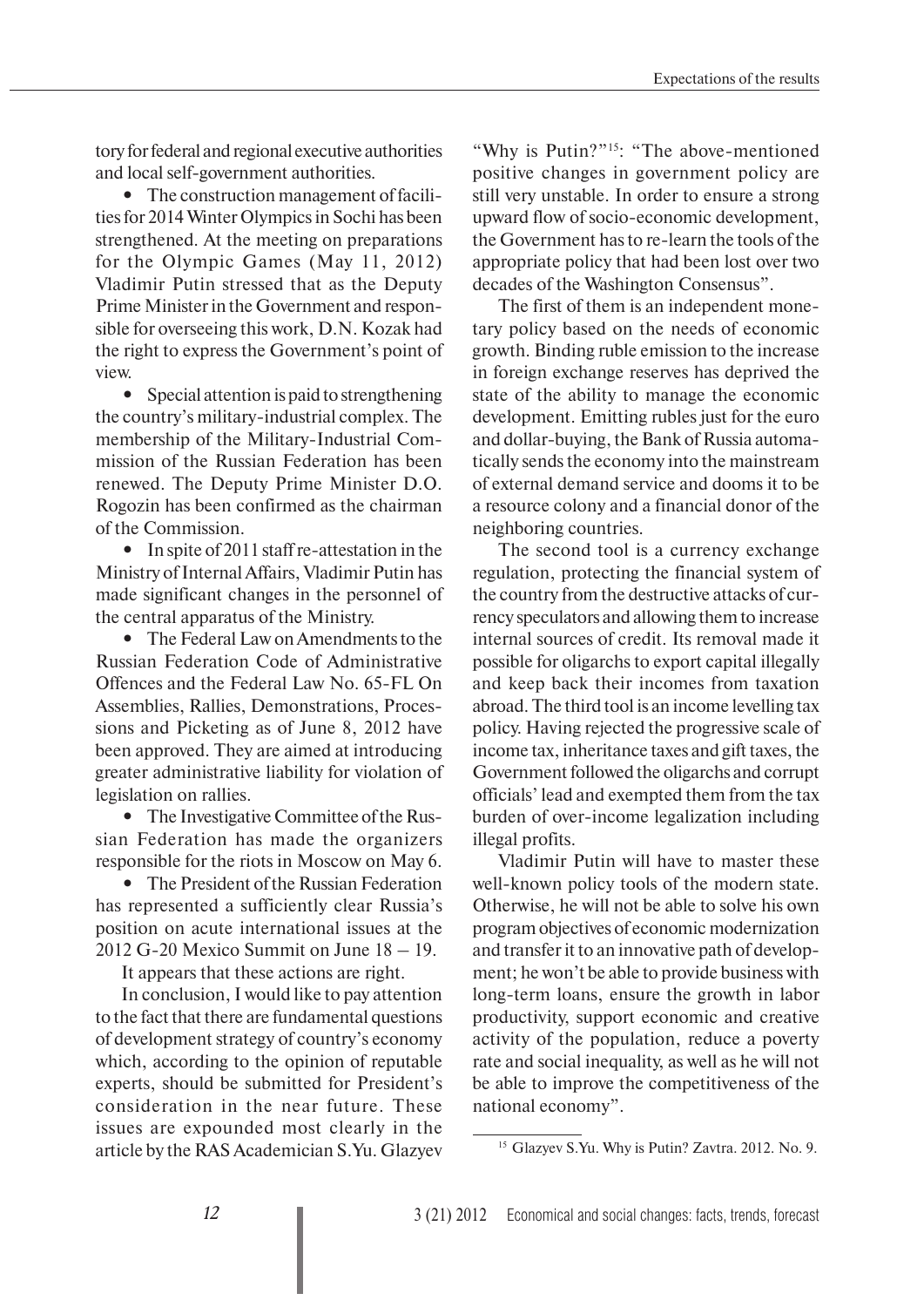As in the previous issues, we publish the results of the recent public opinion monitoring of the state of the Russian society\*.

j

The following tables show the dynamics of some parameters of social well-being and sociopolitical sentiments in the Vologda Oblast for the period from April 2011 to April 2012.

| Vertical power structure                    |                 |              | in % to the total number of respondents |              | Approval     |              |              |              | <b>Dynamics</b><br>indices.<br>Apr. 2012 to<br>8 months 2008 |  | <b>Dynamics</b><br>indices.<br>Apr. 2012<br>to Feb. 2012 |      |
|---------------------------------------------|-----------------|--------------|-----------------------------------------|--------------|--------------|--------------|--------------|--------------|--------------------------------------------------------------|--|----------------------------------------------------------|------|
|                                             | 8 mnth.<br>2008 | Apr.<br>2011 | June<br>2011                            | Aug.<br>2011 | Oct.<br>2011 | Dec.<br>2011 | Feb.<br>2012 | Apr.<br>2012 |                                                              |  |                                                          |      |
| The President of the RF                     | 75.0            | 61.9         | 62.7                                    | 62.1         | 56.6         | 51.7         | 47.3         | 50.3         | 0.67                                                         |  |                                                          | 1.06 |
| The Chairman of the<br>Government of the RF | 76.4            | 64.3         | 60.3                                    | 60.4         | 59.1         | 52.9         | 52.6         | 51.7         | 0.68                                                         |  | 0.98                                                     |      |
| The Governor of the<br>Vologda Oblast       | 57.8            | 46.1         | 46.7                                    | 49.5         | 47.7         | 41.9         | 37.7         | 37.7         | 0.65                                                         |  |                                                          | 1.00 |

Estimation of power activity (How do you assess the current activity of..?)

| Vertical power structure                    |                 |              |              | in % to the total number of respondents | Disapproval  |              |              |              | <b>Dynamics</b><br>indices.<br>Apr. 2012 to<br>8 months 2008 |      | <b>Dynamics</b><br>indices.<br>Apr. 2012<br>to Feb. 2012 |      |
|---------------------------------------------|-----------------|--------------|--------------|-----------------------------------------|--------------|--------------|--------------|--------------|--------------------------------------------------------------|------|----------------------------------------------------------|------|
|                                             | 8 mnth.<br>2008 | Apr.<br>2011 | June<br>2011 | Aug.<br>2011                            | Oct.<br>2011 | Dec.<br>2011 | Feb.<br>2012 | Apr.<br>2012 |                                                              |      |                                                          |      |
| The President of the RF                     | 9.3             | 23.5         | 22.1         | 19.7                                    | 29.0         | 35.7         | 35.7         | 33.3         |                                                              | 3.58 | 0.93                                                     |      |
| The Chairman of the<br>Government of the RF | 10.4            | 22.3         | 24.3         | 21.4                                    | 24.7         | 32.7         | 32.0         | 33.1         |                                                              | 3.18 |                                                          | 1.03 |
| The Governor of the<br>Vologda Oblast       | 19.9            | 31.1         | 29.5         | 24.4                                    | 32.1         | 36.1         | 33.8         | 32.6         |                                                              | 1.64 | 0.96                                                     |      |

#### What party expresses your interests?

| Party                    | 8 mnth.<br>2008 | Apr.<br>2011 | June<br>2011 | Aug.<br>2011 | Oct.<br>2011 | Dec.<br>2011 | Feb.<br>2012 | Apr.<br>2012 | <b>Dynamics</b><br>indices,<br>Apr. 2012 to<br>8 months 2008 |      | <b>Dynamics</b><br>indices.<br>Apr. 2012<br>to Feb. 2012 |      |
|--------------------------|-----------------|--------------|--------------|--------------|--------------|--------------|--------------|--------------|--------------------------------------------------------------|------|----------------------------------------------------------|------|
| <b>United Russia</b>     | 40.5            | 35.9         | 34.0         | 33.7         | 29.8         | 26.1         | 26.0         | 28.3         | 0.70                                                         |      |                                                          | 1.09 |
| <b>KPRF</b>              | 6.8             | 9.7          | 8.2          | 10.0         | 12.1         | 13.4         | 10.1         | 11.4         |                                                              | 1.68 |                                                          | 1.13 |
| <b>LDPR</b>              | 7.7             | 7.5          | 6.9          | 7.5          | 9.1          | 9.2          | 9.1          | 9.5          |                                                              | 1.23 |                                                          | 1.04 |
| A Just Russia            | 5.0             | 3.2          | 5.7          | 2.7          | 5.6          | 13.9         | 10.2         | 8.2          |                                                              | 1.64 | 0.80                                                     |      |
| Other                    | 1.4             | 1.7          | 1.1          | 2.4          | 3.1          | 4.6          | 3.1          | 3.2          |                                                              | 2.29 |                                                          | 1.03 |
| No party                 | 20.1            | 28.8         | 30.4         | 28.9         | 28.1         | 23.9         | 25.7         | 28.6         |                                                              | 1.42 |                                                          | 1.11 |
| It's difficult to answer | 13.7            | 13.1         | 13.7         | 14.8         | 12.2         | 9.0          | 15.8         | 10.8         | 0.79                                                         |      | 0.68                                                     |      |

<sup>\*</sup> The polls are held six times a year in Vologda, Cherepovets, and in eight districts of the region (Babayevsky District, Velikoustyugsky District, Vozhegodsky District, Gryazovetsky District, Kirillovsky District, Nikolsky District, Tarnogsky District, Sheksninsky District). The method of the survey is a questionnaire poll by place of residence of respondents. The volume of a sample population is 1500 people aged from 18 and older. The sample is purposeful and quoted. Representativeness of the sample is ensured by the observance of the proportions between the urban and rural populations, the proportions between the inhabitants of settlements of various types (rural communities, small and medium-sized city), age and sex structure of the adult population of the region. Sampling error does not exceed 3%.

The results of the ISEDT RAS polls are available at www.vscc.ac.ru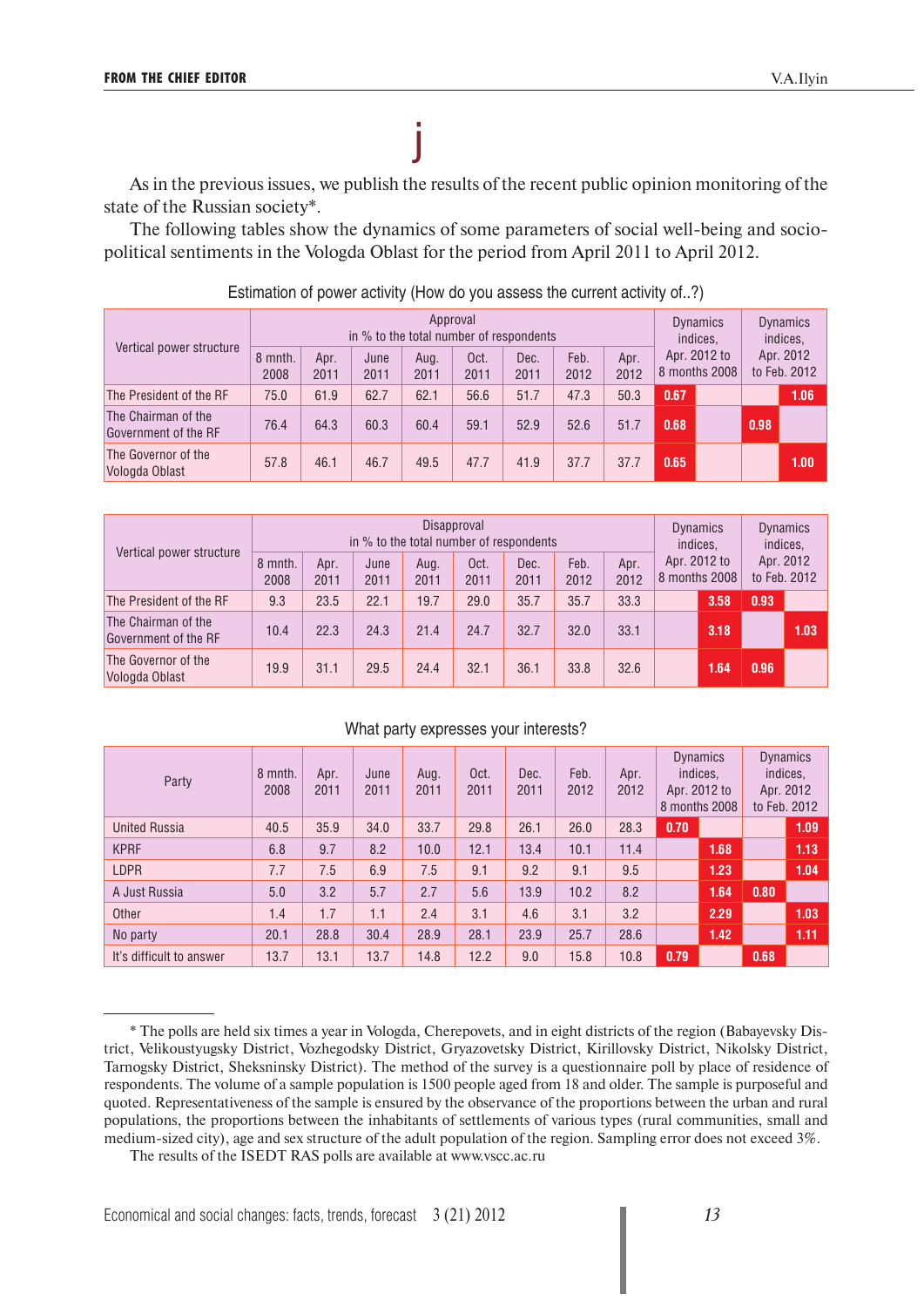|                |              |              | In % to the total number of respondents                                         |              |                                         |              |                                                      | <b>Dynamics</b>                           | <b>Dynamics</b>                       |
|----------------|--------------|--------------|---------------------------------------------------------------------------------|--------------|-----------------------------------------|--------------|------------------------------------------------------|-------------------------------------------|---------------------------------------|
| 8 mnth<br>2008 | Apr.<br>2011 | June<br>2011 | Aug.2011                                                                        | Oct.<br>2011 | Dec.<br>2011                            | Feb.<br>2012 | Apr.<br>2012                                         | indices.<br>Apr. 2012<br>to 8 months 2008 | indices.<br>Apr. 2012<br>to Feb. 2012 |
|                |              |              |                                                                                 |              |                                         |              | What would you say about your mood in the last days? |                                           |                                       |
|                |              |              |                                                                                 |              | Usual condition, good mood              |              |                                                      |                                           |                                       |
| 70.2           | 64.0         | 64.5         | 66.7                                                                            | 64.7         | 64.2                                    | 62.9         | 63.4                                                 | 0.90                                      | 1.01                                  |
|                |              |              |                                                                                 |              | Feeling stress, anger, fear, depression |              |                                                      |                                           |                                       |
| 22.1           | 28.1         | 29.4         | 24.1                                                                            | 29.4         | 30.2                                    | 33.5         | 30.2                                                 | 1.37                                      | 0.90                                  |
|                |              |              | What statement, in your opinion, suits the current occasion best of all?        |              |                                         |              |                                                      |                                           |                                       |
|                |              |              | Everything is not so bad; it's difficult to live, but it's possible to stand it |              |                                         |              |                                                      |                                           |                                       |
| 81.0           | 76.1         | 78.0         | 73.2                                                                            | 73.9         | 78.6                                    | 74.9         | 76.5                                                 | 0.94                                      | 1.02                                  |
|                |              |              |                                                                                 |              | It's impossible to bear such plight     |              |                                                      |                                           |                                       |
| 10.9           | 16.1         | 15.9         | 11.3                                                                            | 15.8         | 14.1                                    | 18.1         | 16.8                                                 | 1.54                                      | 0.93                                  |
|                |              |              |                                                                                 |              | <b>Consumer Sentiment Index</b>         |              |                                                      |                                           |                                       |
| 107.5          | 90.1         | 86.1         | 92.9                                                                            | 88.5         | 85.6                                    | 89.8         | 90.1                                                 | 0.84                                      | 1.00                                  |
|                |              |              |                                                                                 |              | What category do you belong to?         |              |                                                      |                                           |                                       |
|                |              |              | The share of people who consider themselves to be poor and beggars              |              |                                         |              |                                                      |                                           |                                       |
| 39.8           | 46.8         | 43.9         | 40.8                                                                            | 44.6         | 41.9                                    | 43.2         | 43.6                                                 | 1.10                                      | 1.01                                  |
|                |              |              | The share of people who consider themselves to have average income              |              |                                         |              |                                                      |                                           |                                       |
| 50.7           | 42.4         | 46.1         | 46.2                                                                            | 41.8         | 42.2                                    | 44.9         | 46.5                                                 | 0.92                                      | 1.04                                  |

#### Estimation of social condition

# j

As in the previous issue, in this one we publish the journal articles rating.